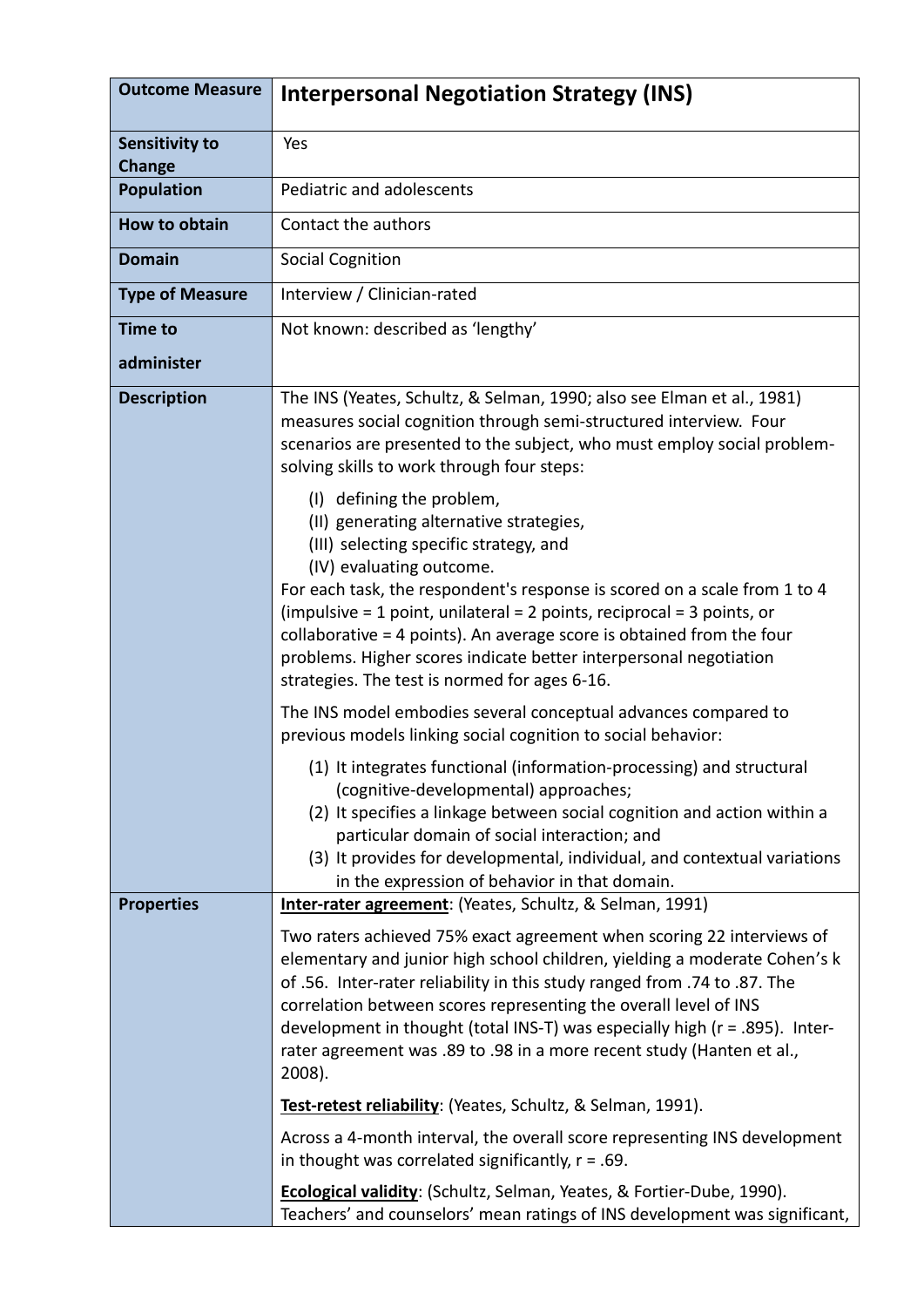r = .36 (lower correlation due to rating of different contexts). Studies have demonstrated that children differentiate between contexts on the INS Interview, utilising higher-level problem-solving when contexts involve children rather than adults, or familiar rather than unfamiliar participants (Adalbjarnardottir & Selman, 1989; Selman et al., 1986; Yeates et al., 1991). One of these studies also showed that the level of the problem-solving steps within contexts did not vary despite this contextual differentiation (Yeates et al., 1991), although a replication found no differentiation across either contexts or problem-solving steps (Yeates et al., 1991).

Hanten et al. (2008) found that in children with TBI performance at a higher developmental level (I.e., made a higher score) was achieved when the conflict involved same-aged children than when the conflict involved a child interacting with an adult compared to orthopedic controls.

## **Construct validity**:

Overall scores on the INS Interview and mean ratings on the INS Rating Scale are significantly related (Fleischer, 1989; Yeates et al., 1991), with correlations varying in magnitude from .32 to .45. Correlations between IQ scores and the overall INS Interview score have generally been around .45 (Yeates, Schultz & Selman., 1990).

In contrast, association with INS development in action has been less consistent, although usually still significant; one study found that IQ did not predict ratings from the INS Rating Scale after the overall score on the INS Interview was controlled (Yeates et al., 1991). These findings indicate that INS development in thought is linked in a predictable manner to "colder" aspects of internal psychological functioning, such as intellectual performance.

Two other studies (Fleischer, 1989; Schultz & Selman, 1989) have shown that it may be linked in complex ways to "hotter" aspects of such functioning as well. Both studies linked INS development to the sophistication of object relations, and one also demonstrated an association with preferred defense mechanisms. Thus, emotional or personality functioning may help explain the occurrence of gaps between a child's level of INS development in thought and his or her level of INS development in action.

In both normal (Yeates et al., in press, Studies 1 & 2) and at-risk populations (Beardslee et al., 1987; Leadbeater et al., 1989), higher scores on the INS Interview and the INS Rating Scale have been associated with better psychosocial adaptation. Correlations have tended to fall around 0.30.

In Hanten et al. (2008), Sternberg Task Item Recognition was positively related to the overall score of the INS,  $F(1, 64) = 4.79$ ,  $p = .032$  (regardless of group). In other words, slower responses due to increased memory load predicted better performance on the INS.

Strategic Memory Word Span showed a strong significant overall positive relation to INS score, F  $(1, 72)$  = 35.91, p = .001, which differed by group, F  $(1, 72) = 6.52$ ,  $p = .013$ , such that the relation was stronger for children with OI than TBI. The contribution of a language composite, The Flanker Task